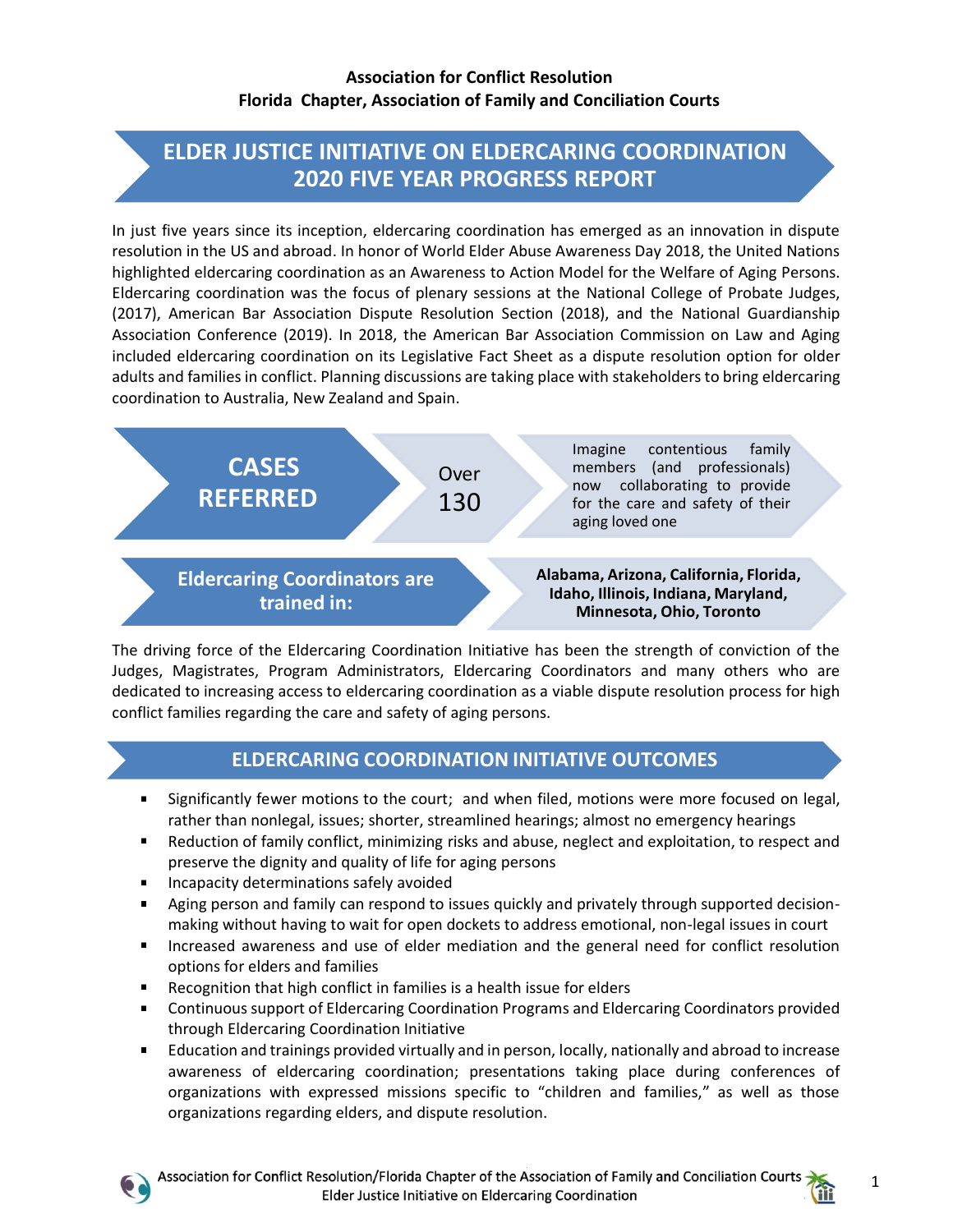**Enhancing the image of "family" to represent multiple generations, where the youngest benefit from the modeling of collaboration, understanding, tolerance and support as aging loved ones reach their last chapters, leaving a legacy of peace to all those that follow**

## **RESEARCH**

- Virginia Tech University: experts Pamela Teaster, Ph.D., Director of the Center for Gerontology and Megan Dolbin-MacNab, Ph.D., Director of the Marriage and Family Doctoral Program: 5-year study of eldercaring coordination to inform the development of best practices; without further funding research will be limited.
- University of Toronto: Michael Saini, Ph.D., Associate Professor, Factor-Inwentash Faculty of Social Work, is developing Eldercaring Conflict Checklist to identify typology of conflict and develop targeted interventions for older families in conflict.

## **GRANTS AND FUNDING**

- American Arbitration Association International Center for Dispute Resolution Foundation grant for Eldercaring Coordinator Trainings and creation of several educational videos
- Federal Grant/Elder Justice Innovation Grant/Administration for Community Living Federal Grant: Innovations in Community Living awarded to Spark County Ohio Court
- FLAFCC support for Florida Eldercaring Coordinator Training and the development of the EldercaringCoordinationFL.org website
- Maryland Judiciary's Mediation and Conflict Resolution Office (MACRO)
- StayWell/Well Care Medicaid/Medicare Health Plan Provider Eldercaring Coordination Scholarship Program

## **INTERNATIONAL INTERESTS**

- Relationships Australia, Adult Safeguarding Unit, Office of Public Advocate, Australian Elder  $\mathbf{u}$ Mediation Association, Australasian Mediation Network, and Elder Mediation International Network are in planning stages to bring eldercaring coordination to Australia (2019-2020).
- The Col-legi Oficial de Psicologia de Cataluna designated a commission to explore dispute resolution options including the implementation of eldercaring coordination in Spain (2020).
- Churchill Fellowship application by Dominique Horne, Family Consultant, Mediation and Counseling, Project Co-Ordinator, Victoria, Australia (2018).
- **Richard Dening, Manager Adult Restorative Justice Conferencing, Dispute Resolution Branch,** Department of Justice and Attorney-General, Queensland, Australia, recommended the implementation of eldercaring coordination in his report to government (2017-18).

**WEBSITE**

# **ELDERCARINGCOORDINATION.COM ELDERCARINGCOORDINATIONFL.ORG**

## **COLLABORATIONS**

- Adult Safeguarding Unit, Australia
- American Arbitration Association Foundation
- Australian National Mediation Association
- $\mathbf{E}^{\text{max}}$ Australasian Mediation Network
- Dispute Resolution Center, Supreme Court of Ohio
- Florida Chapter of the Association of Family and Conciliation Courts

Association for Conflict Resolution/Florida Chapter of the Association of Family and Conciliation Courts Elder Justice Initiative on Eldercaring Coordination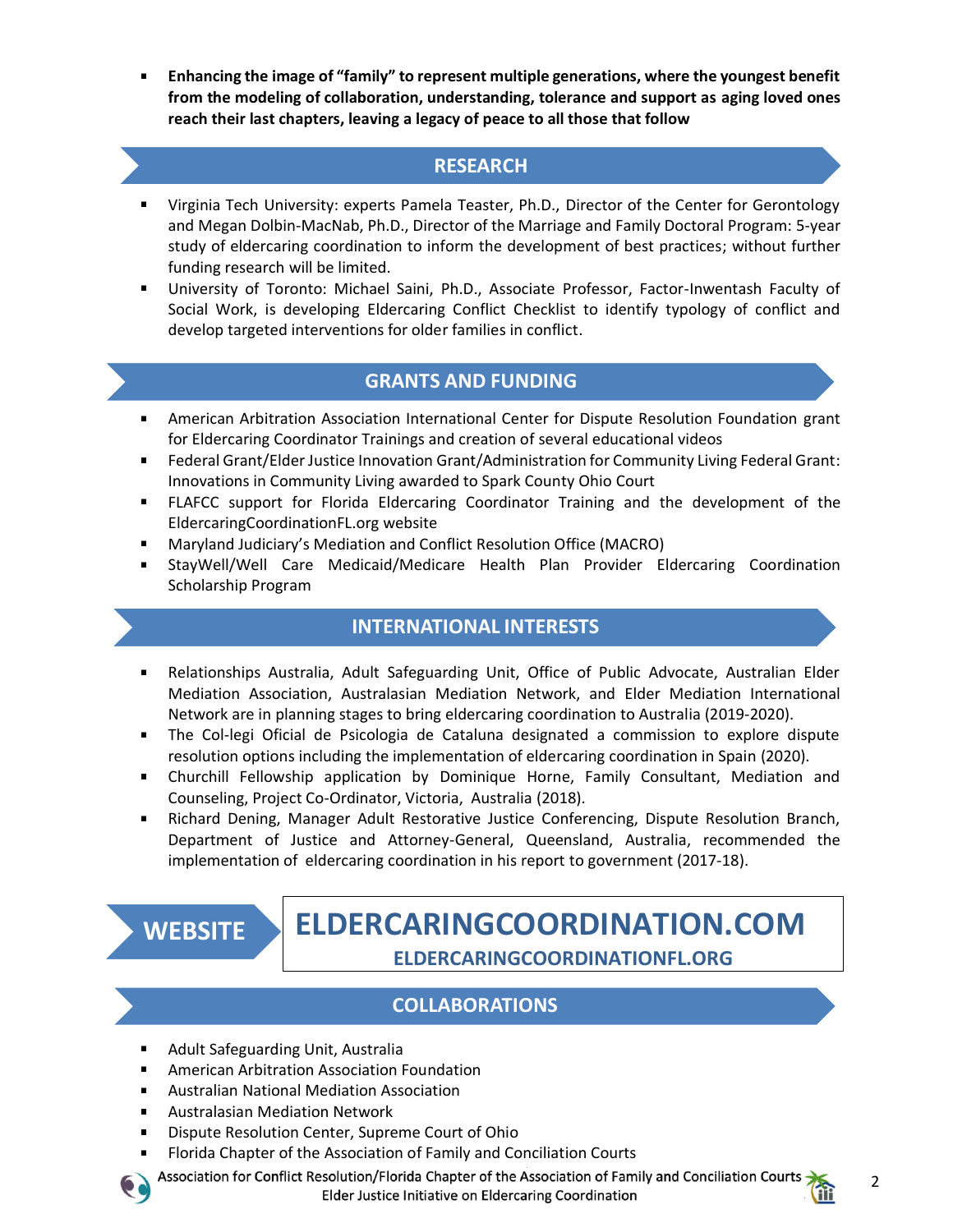- **Florida Court Clerks and Comptrollers**
- Florida Bar Association: Elder; Alternative Dispute Resolution; Family; and Real Property, Probate and Trust Law Sections
- **Florida Department of Adult Protective Services**
- **Florida Legal Aid**
- Florida Department of Elder Affairs, Office of Public and Professional Guardians
- Florida Office of the Attorney General
- **IDALA** Idaho Supreme Court, Dispute Resolution Center
- **IF Institute for the Advancement of the American Legal System**
- International Mediation Association Network  $\blacksquare$
- Maryland Supreme Court, Dispute Resolution Center  $\blacksquare$
- National Adult Protective Services Association  $\mathbf{r}$
- **National Clearinghouse for Abuse in Later Life**
- **The Office of Public Guardian, Australia**
- Ohio Supreme Court, Dispute Resolution Section
- **DRA** Ontario Bar Association, Elder Section
- $\mathbf{r}$ Relationships Australia
- **Shepard Broad College of Law, Nova University**
- **Southeast Michigan Senior Regional Collaborative**
- **StayWell/Well Care Health Plan Provider**
- **EXEC** Stetson University College of Law
- **EXECT:** Strauss Institute for Dispute Resolution, Pepperdine School of Law
- University of Toronto, Factor-Inwentash Faculty of Social Work
- Virginia Tech University, Center for Gerontology/Doctoral Program on Marriage & Family Therapy

#### **CONFERENCES, PRESENTATIONS AND EVENTS**

#### **International Event:**

United Nations: Presented Eldercaring Coordination at World Elder Abuse Awareness Day, U.N. Headquarters, New York, June 14, 2018

#### **International Conferences:**

- Australian Institute of Family Studies (*postponed in 2021 due to COVID 19*)
- Australian National Mediation Conference
- Association of Family and Conciliation Courts Conferences
- **Association for Conflict Resolutions**
- Avant Touts, Les Enfant/Children Now 9th International Symposium. Montreal, Canada, Montreal
- **International Association of Collaborative Professionals**
- **International Federation on Aging Global Conference, Toronto**
- 21<sup>st</sup> Annual Trusts and Estates Summit/Law Society of Ontario

#### **US National Presentations and events:**

- **American Bar Association Dispute Resolution Section**
- American Bar Association Elder Law and Aging Annual Conference, *plenary session*
- **American Bar Association Senior Lawyers Section**
- **American Society on Aging Annual Conference**
- **Gerontological Society of America**
- National Academy of Elder Law Attorneys
- $\mathbf{r}$ National Adult Protective Services Association
- National Association for Social Workers Southern District Conference  $\mathbf{r}$
- National Council of Juvenile and Family Court Judges
- National College of Probate Judges, *plenary session*
	- Association for Conflict Resolution/Florida Chapter of the Association of Family and Conciliation Courts Elder Justice Initiative on Eldercaring Coordination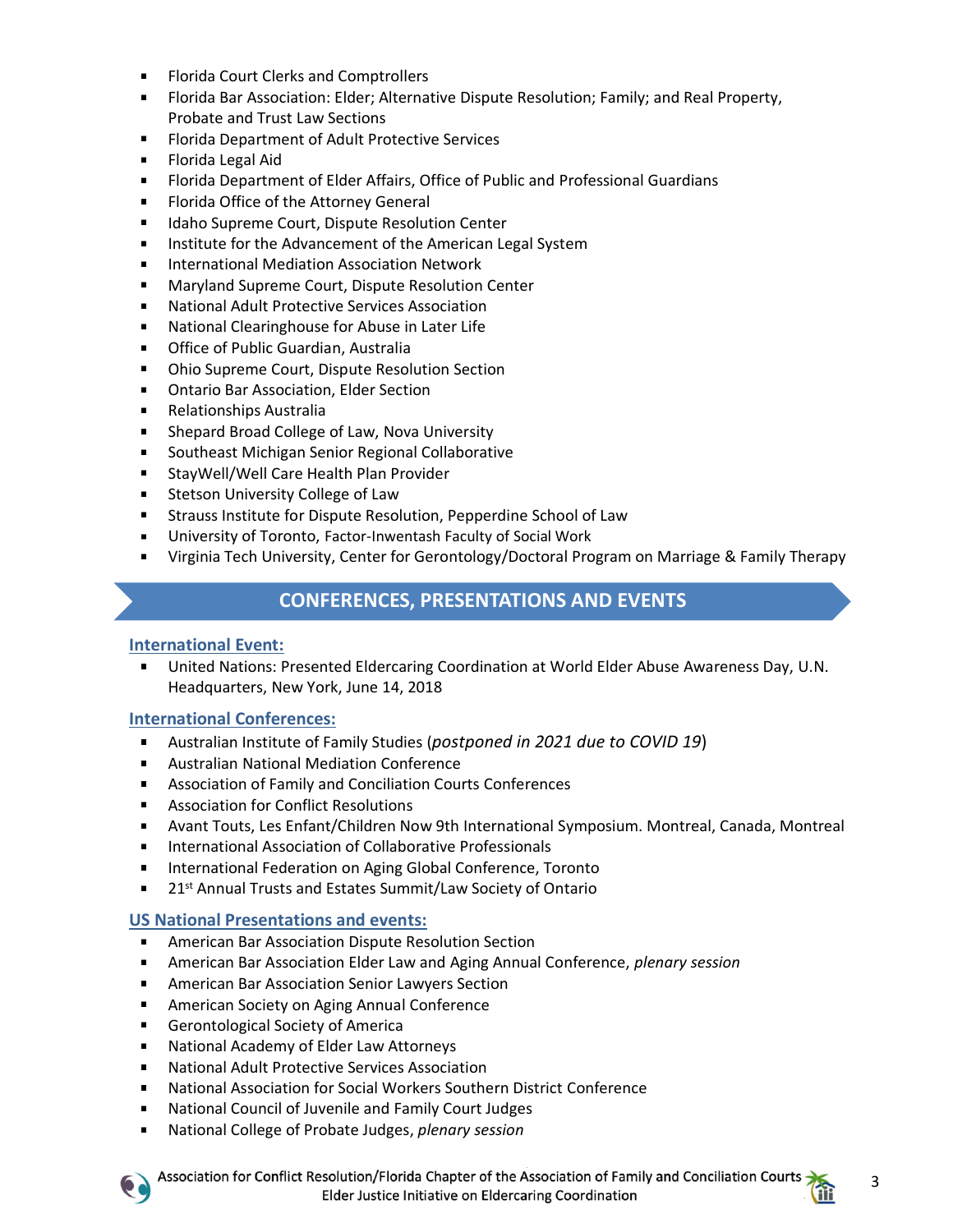- National Guardianship Association, *plenary session and continuing education credit for reading article on eldercaring coordination in National Academy of Elder Law Attorneys*
- U.S. Department of Justice and Office on Violence Against Women's View from the Bench: Roundtable Discussion with Judges about Elder Abuse, Neglect and Financial Exploitation

#### **Webinars:**

- **American Society on Aging**
- **Association of Family and Conciliation Courts**
- **National Council of Juvenile and Family Court Judges**
- Elder Mediation Australasian Network/Resolution Institute, New Zealand
- Webinar trainings also in California, Maryland, and Michigan  $\blacksquare$

#### **Statewide/Local Programs:**

Presentations have occurred for judges and court staff trainings, local Bar Associations, public and professional guardianship organizations, government committees, nursing homes and independent living facilities, faith-based institutions.

## **COURT INTEGRATION OF ELDERCARING COORDINATION**

- OHIO: Rule 79 of the Rules of Superintendence for the Courts of Ohio provides that a court exercising probate jurisdiction is authorized to facilitate the use of alternative dispute resolution by "[i]nforming the parties about eldercaring coordination, if available, and, upon agreement of the parties, entering an appropriate order either referring the dispute to eldercaring coordination or implementing the result of the eldercaring coordination process."
- FLORIDA: the Florida Supreme Court approved eldercaring coordination for its legislative agenda for the 2021 session; Senator Dennis Baxley is sponsoring the Bill. Additionally, the 5<sup>th</sup> and 15<sup>th</sup> Judicial Circuits have Administrative Orders mandating that professional guardians, public guardians and court appointed lawyers must complete one hour of training on eldercaring coordination within six months of being added to the court's registry/rotation lists.

## **SPREADING THE WORD!**

## ACResolution



See ACResolution magazine January 2020 issue devoted to eldercaring coordination: **www.acresolution-digital .org** 

Elder Justice Initiative on<br>ELDERCARING COORDINATION "I just want my family to get along!"

See **Eldercaring Coordination YouTube** video funded by the AAA International Centre for Dispute Resolution Foundation

## **US National Publications:**

Aging Today, American Society on Aging BiFocal, Journal of the American Bar Association Commission on Law and Aging Conflict Resolution Quarterly Experience, American Bar Association Family Court Review Journal of the American Academy of Matrimonial Lawyers Living Together, Separating, Divorcing, Surviving During a Pandemic NASW News, National Association for Social Work National Association of Elder Law Attorneys National College of Probate Judges Rupert J. Smith Law Library "Friendly Passages" Newsletter



Association for Conflict Resolution/Florida Chapter of the Association of Family and Conciliation Courts Elder Justice Initiative on Eldercaring Coordination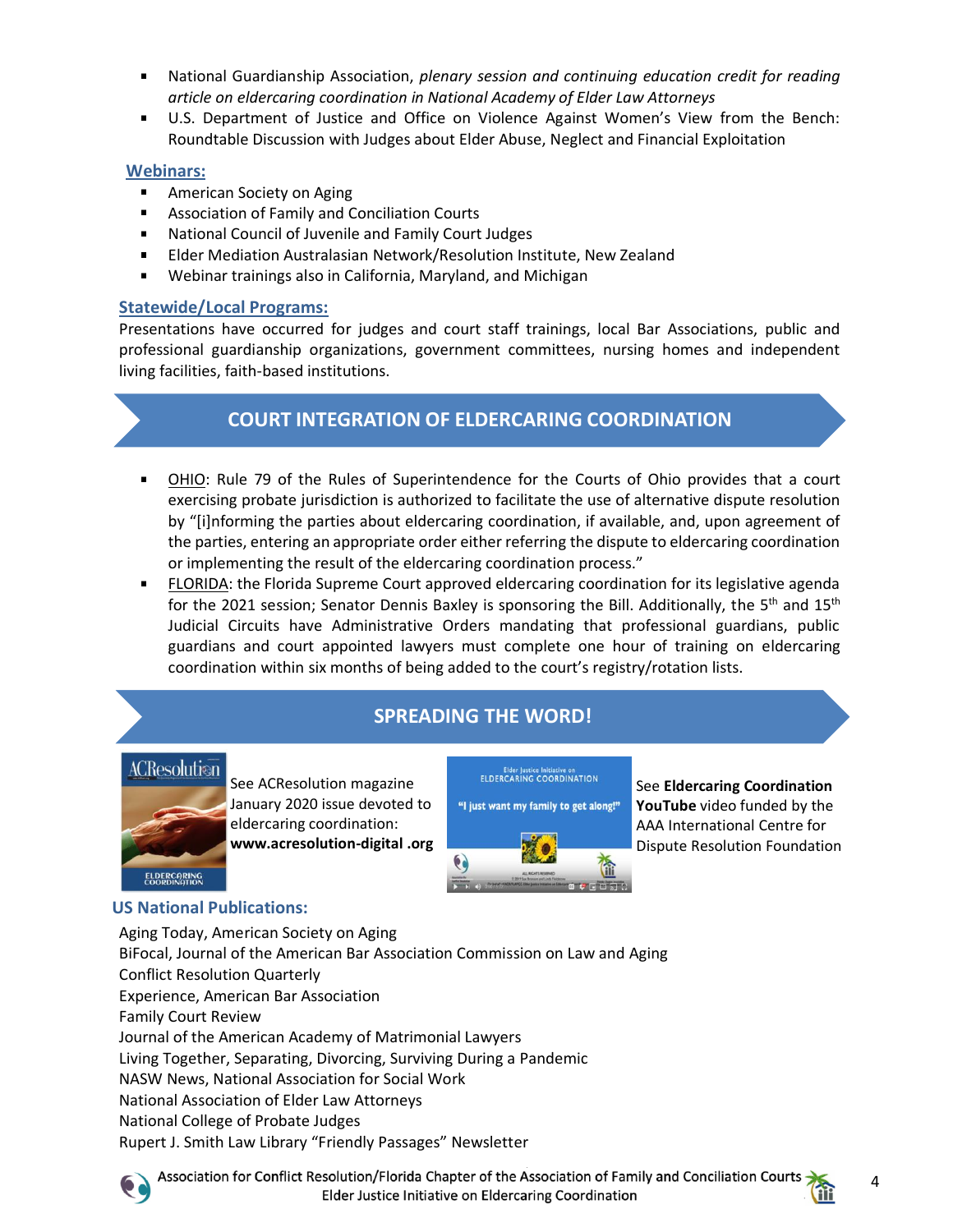#### **Statewide/Province News:**

States with Eldercaring Coordination Programs have disseminated information through local chapters of national organizations, Supreme Court newsletters, websites and publications, and newspaper articles.

## **NOTEWORTHY LINKS**

- **U.S. Department of Justice and Office on Violence Against Women's View from the Bench: Judicial Roundtable Discussion on Elder Abuse, Neglect and Financial Exploitation,** June 11, 2019 (Judge Michelle Morley) [https://www.youtube.com/watch?v=\\_37cJ8Xvvv0](https://www.youtube.com/watch?v=_37cJ8Xvvv0)
- **United Nations Presentation,** June 14, 2018, in commemoration of World Elder Abuse Awareness Day (Initiative Co-Chairs: Linda Fieldstone, Sue Bronson, Judge Michelle Morley) [http://webtv.un.org/meetings-events/watch/2018-world-elder-abuse-awareness-day-moving](http://webtv.un.org/meetings-events/watch/2018-world-elder-abuse-awareness-day-moving-from-awareness-to-action-through-a-human-rights-based-approach/5797702171001/?term=)[from-awareness-to-action-through-a-human-rights-based-approach/5797702171001/?term=](http://webtv.un.org/meetings-events/watch/2018-world-elder-abuse-awareness-day-moving-from-awareness-to-action-through-a-human-rights-based-approach/5797702171001/?term=)
- **The American Bar Association Commission on Law and Aging legislative fact sheet,** Guardianship and the Right to Visitation, Communication, and Interaction, includes eldercaring coordination as an option for families in discord
	- o <https://ltcombudsman.org/uploads/files/issues/visitation-legislative-factsheet.pdf>
- **Ohio Chief Justice, 2018 Dispute Resolution Conference, included eldercaring coordination an example of innovation in Ohio**
	- o [http://www.ohiochannel.org/video/chief-justice-oconnor-greeting-dispute-resolution](http://www.ohiochannel.org/video/chief-justice-oconnor-greeting-dispute-resolution-conference-2018)[conference-2018](http://www.ohiochannel.org/video/chief-justice-oconnor-greeting-dispute-resolution-conference-2018)
- **Ohio judges training, 2018**
	- o [http://www.ohiochannel.org/video/court-news-ohio-judges-trained-on-cutting-the-conflict](http://www.ohiochannel.org/video/court-news-ohio-judges-trained-on-cutting-the-conflict-for-elderly-care)[for-elderly-care](http://www.ohiochannel.org/video/court-news-ohio-judges-trained-on-cutting-the-conflict-for-elderly-care)
	- **Manatee Educational TV: Eldercaring Coordination with Judge Lee Haworth 2016**
		- o <https://www.youtube.com/watch?v=srrDARtQFjM>
- **ACR Guidelines for Eldercaring Coordination**
	- o <http://acreldersection.weebly.com/resources.html>
	- o [https://www.afccnet.org/Portals/0/PublicDocuments/Guidelines/ACR\\_Guidelines\\_for\\_Elder](https://www.afccnet.org/Portals/0/PublicDocuments/Guidelines/ACR_Guidelines_for_Eldercaring_Coordination_AFCC.pdf) [caring\\_Coordination\\_AFCC.pdf](https://www.afccnet.org/Portals/0/PublicDocuments/Guidelines/ACR_Guidelines_for_Eldercaring_Coordination_AFCC.pdf)
- **FLAFCC Guidelines for Eldercaring Coordination**
	- o [www.flafcc.org/resources/](http://www.flafcc.org/resources/)

## **ELDERCARING COORDINATION INFRASTRUCTURE AND SUPPORT**

- **Program support including monthly meetings for discussion, consultation, and improvements** to meet the challenges intrinsic to initiating change to existing systems
- Education and trainings for families, professionals and the court to increase awareness of eldercaring coordination
- **Dimes-** Ongoing educational opportunities for Eldercaring Coordinators
- **Support for research to enhance benefits of eldercaring coordination**
- **Enhancing the voice and increasing the safety of older adults**
- **Modeling positive conflict resolution for future generations**

*For more information, contact the Elder Justice Initiative on Eldercaring Coordination Co- Chairs:* 

Linda Fieldstone, M.Ed. Sue Bronson, LCSW Judge Michelle Morley Tel.: 305-206-8445 Tel.: 414-841-8889 Tel.: 352-569-6960 [LindaFieldstone@outlook.com](mailto:LindaFieldstone@outlook.com) [SBronson@wi.rr.com](mailto:SBronson@wi.rr.com) MMorley@circuit5.org

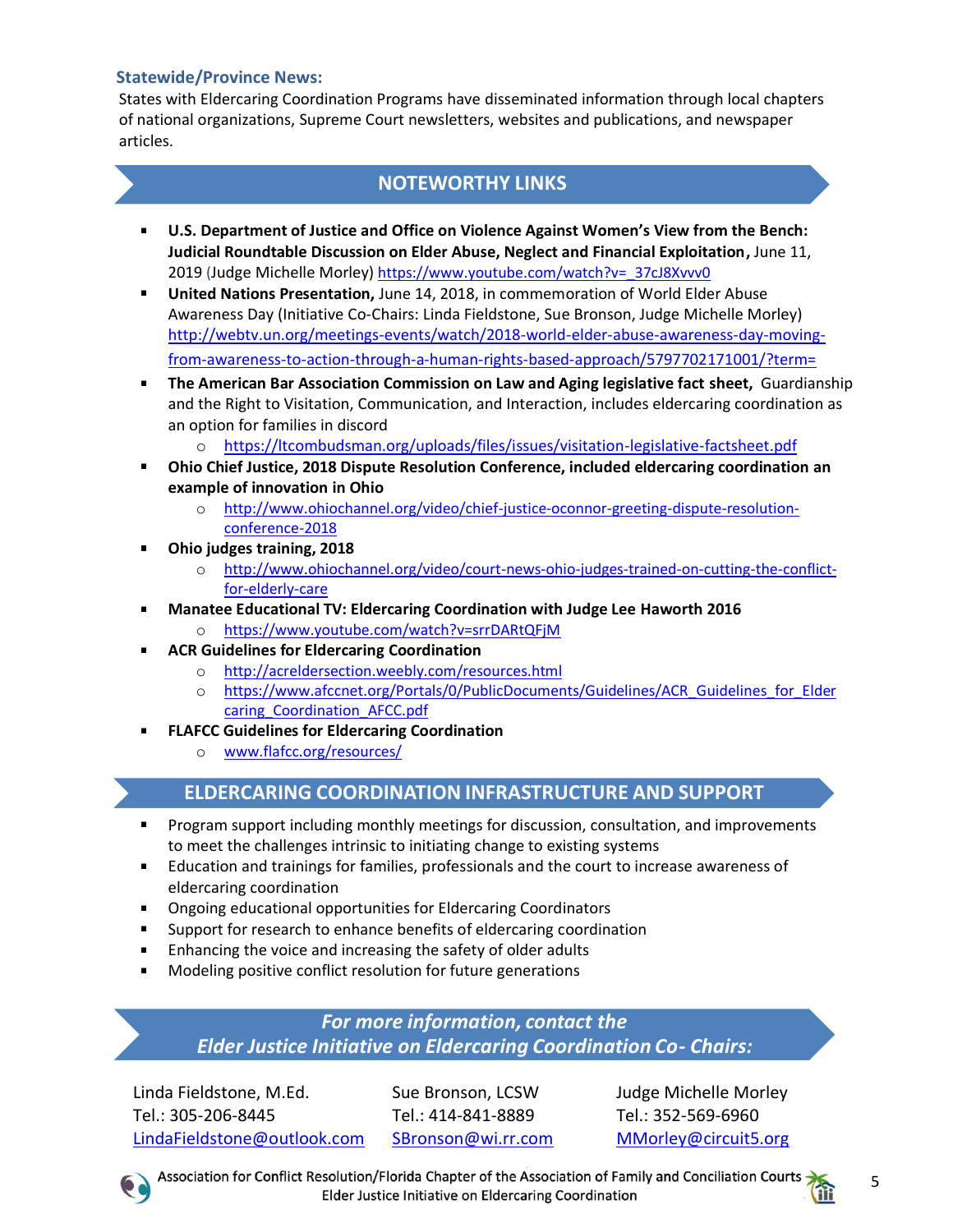## **APPENIDIX A: ACR and FLAFCC Task Forces**

The Association for Conflict Resolution (ACR) Task Force on Eldercaring Coordination was initiated in 2013, comprised of twenty US and Canadian organizations. Their groundbreaking effort resulted in Guidelines for Eldercaring Coordination, unanimously approved by all twenty organizations in 2015. Working collaboratively and concurrently with the Florida Chapter of the Association of Family and Conciliation Courts (FLAFCC) Task Force on Eldercaring Coordination, including 20 statewide entities, the ACR Task Force was able to monitor how its broad framework could be applied to the needs of elders and families in a specific state. The Guidelines on Eldercaring Coordination provide Eldercaring Coordinator qualifications, ethical guidelines, grievance procedure, training protocols and Pilot Site template, with the tools essential to initiate and sustain Eldercaring Coordination Programs, including forms, protocols and procedures. In 2015, the Task Forces transitioned into the ACR/FLAFCC Elder Justice Initiative on Eldercaring Coordination ("Eldercaring Coordination Initiative").

#### **ACR TASK FORCE ORGANIZATIONS**

- Alternative Dispute Resolution Institute of Canada
- American Association for Marriage and Family Therapy
- American Bar Association Commission on Law and Aging
- American Bar Association Dispute Resolution Section
- American Psychological Association
- Association of American Retired Persons
- Association for Conflict Resolution
- Association of Family and Conciliation Courts
- Elder Justice Coalition
- Hamlin University School of Law
- National Academy of Elder Law Attorneys
- National Adult Protective Services Association
- National Association of Aging Life Care Managers
- National Association of Area Agencies on Aging
- National Association of Social Workers
- National Center for State Courts
- National College of Probate Judges
- National Committee on the Prevention of Elder Abuse
- National Council of Juvenile and Family Court Judges
- National Guardianship Association
- National Guardianship Network

#### **FLAFCC TASK FORCE ENTITIES**

- Elder Justice Center, 13<sup>th</sup> Circuit
- Florida Association for Marriage and Family Therapists
- Florida Attorney General's Office
- Florida Bar Association Rules of Judicial Administration
- Florida Bar Elder Section
- Florida Chapter, Association of Family and Conciliation Courts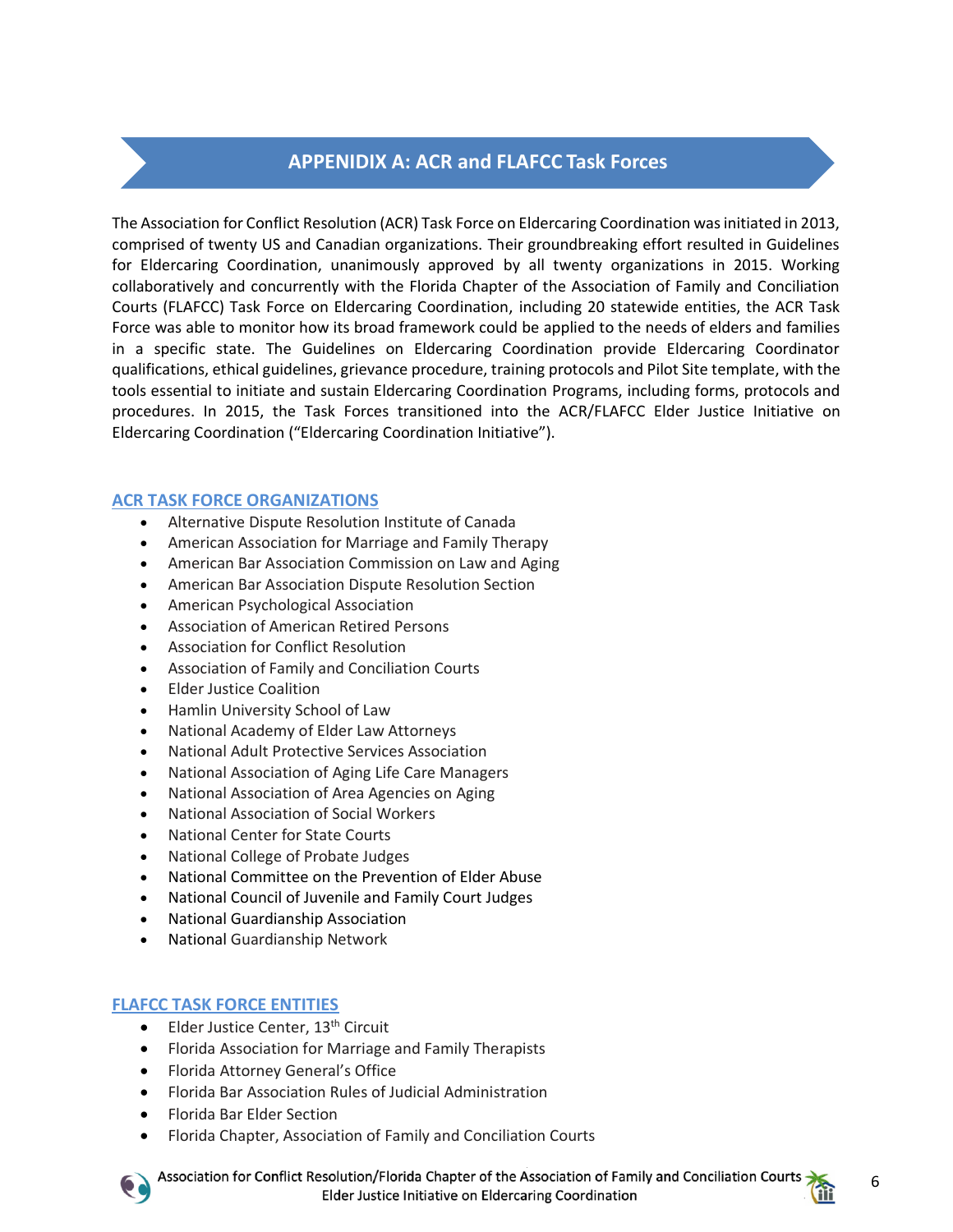- Florida Chapter, National Association of Aging Live Care Managers
- Florida Chapter, National Association of Social Workers
- Florida Coalition Against Domestic Violence
- Florida Department of Children and Families Adult Protective Services
- Florida Health Care Association
- Florida Legal Services
- Florida Psychological Association
- Florida State Guardianship Association
- Florida State Ombudsman
- Mediation Training Group
- National Patient Advocate, Inc.
- Stetson University of Law Center for Excellence in Elder Law
- Office of Public Guardian, Office of Aging
- University of South Florida Conflict Resolution Collaborative
- *SPECIAL ADVISOR TO THE FLAFCC TASK FORCE* 
	- Florida Dispute Resolution Center

## **APPENIDIX B: TASK FORCE GOALS**

The ACR/FLAFCC Elder Justice Initiative is proud to report the completion of the Task Force goals. The Work Product Goals were created by the Task Forces in order to provide some structure to the development of eldercaring coordination and divided into three stages:

- Stage One: creation of the Guidelines for Eldercaring Coordination to provide the framework for the development of the process (completed 11/14)
- Stage Two: development of the infrastructure needed for the development of eldercaring coordination programs and opportunity for ongoing assessment of the process (completed 1/26/16)
- Stage Three: reassessment of work product for improvements and dissemination of results (completed 12/1/2020)

It was anticipated by the Task Forces that their final work product goals would be accomplished within five years from the initiation of the first Eldercaring Coordination Pilot Sites, which took place in 2015. This Eldercaring Coordination Initiative 5-Year Progress Report was generated in order to affirm the accomplishments made since that time and the conclusion of the final work product set out by the Task Forces.

**The ACR/FLAFCC Elder Justice Initiative on Eldercaring Coordination remains grateful to the parent organizations, ACR and FLAFCC, and their respective Task Force organizations that developed the Guidelines for Eldercaring Coordination and the Pilot Sites that merged into Eldercaring Coordination Programs.** 



7